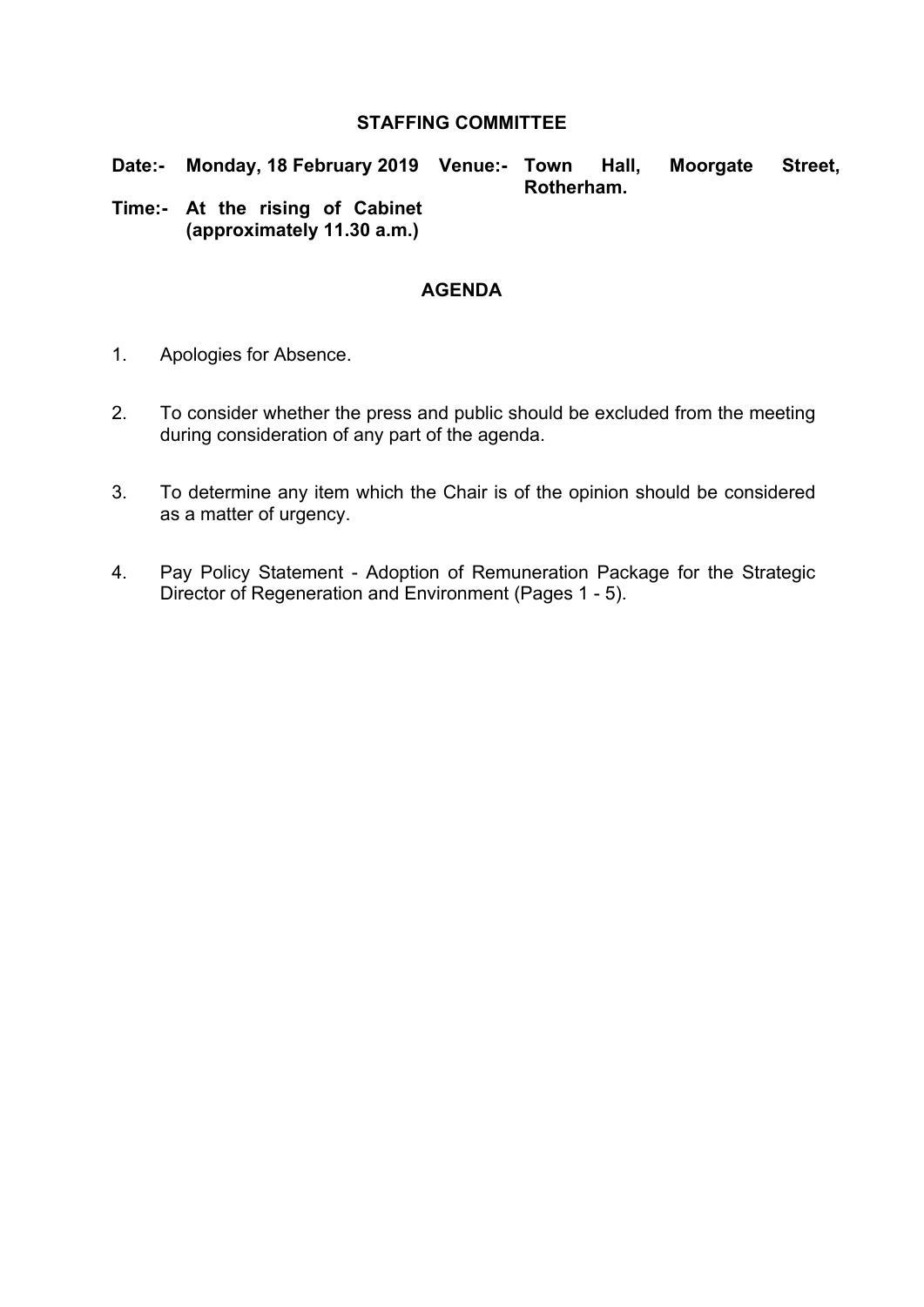

Public Report Staffing Committee

## **Committee Name and Date of Committee Meeting**

Staffing Committee – 18 February 2019

## **Report Title**

<span id="page-1-0"></span>Pay Policy Statement – Adoption of Remuneration Package for the Strategic Director of Regeneration and Environment

**Is this a Key Decision and has it been included on the Forward Plan?** No

**Strategic Director Approving Submission of the Report** Shokat Lal, Assistant Chief Executive

#### **Report Author(s)**

Lee Mann, Assistant Director, HR & OD 01709 822285 or lee.mann@rotherham.gov.uk

**Ward(s) Affected**

Borough-Wide

#### **Report Summary**

The Council has recently undertaken an open and rigorous recruitment process to fill the vacant post of Strategic Director of Regeneration and Environment. The Constitution requires the Staffing Committee recommend remuneration packages for any new or vacant post defined in the Pay Policy Statement as earning £100,000 or more.

This report recommends that the Staffing Committee agree the salary package for the post of Strategic Director of Regeneration and Environment at the level of remuneration detailed in the authority's Pay Policy Statement.

#### **Recommendations**

That Staffing Committee resolve to recommend to Council:-

1. That, in accordance with the Pay Policy Statement 2018-19 and the Officer Employment Procedure Rules, the remuneration package of £117,976 for the post of Strategic Director of Regeneration and Environment be approved.

#### **List of Appendices Included**

None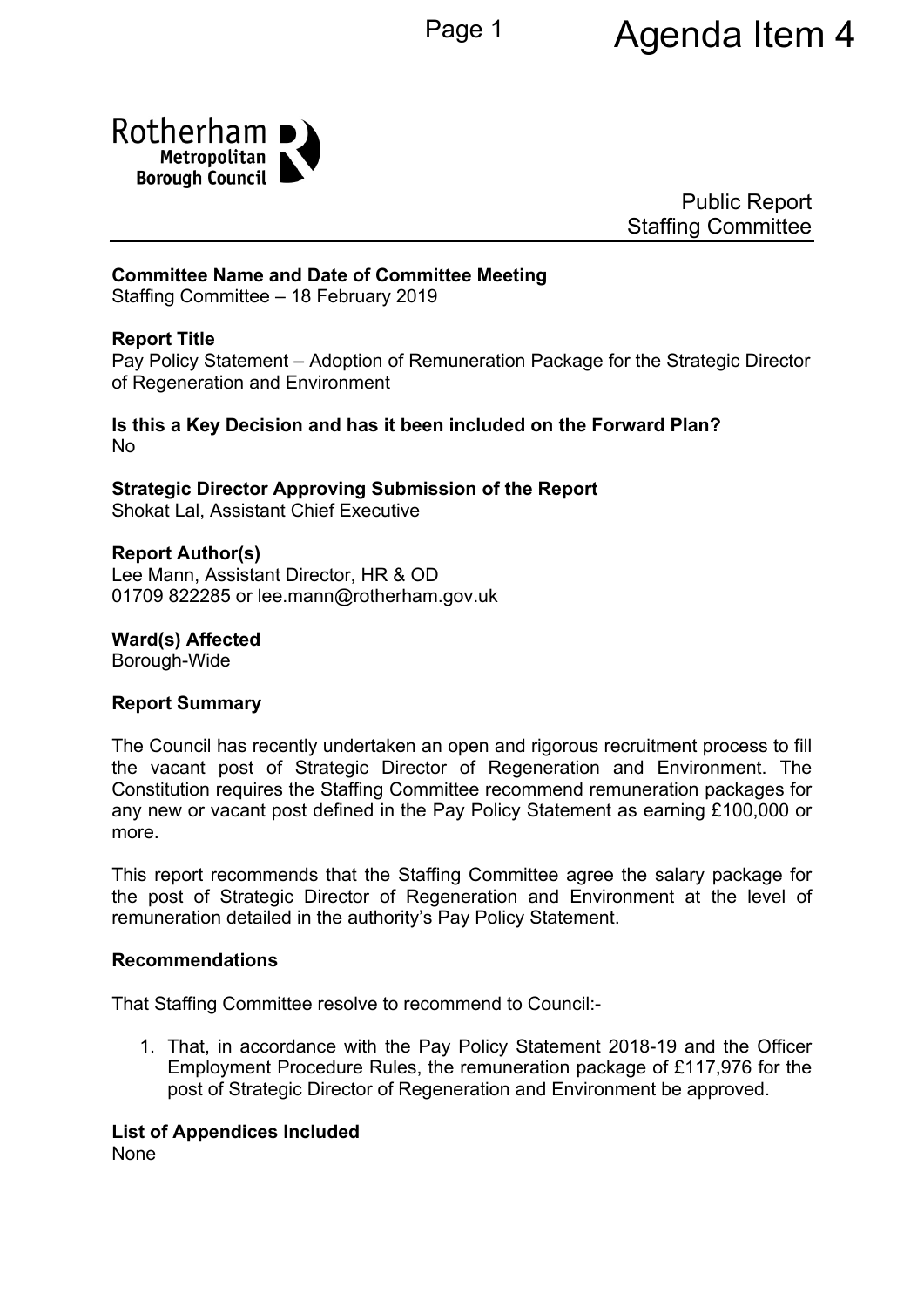## **Background Papers**

Rotherham MBC Pay Policy Statement Localism Act 2011

**Consideration by any other Council Committee, Scrutiny or Advisory Panel** Council – 27 February 2019

**Council Approval Required** Yes

**Exempt from the Press and Public** No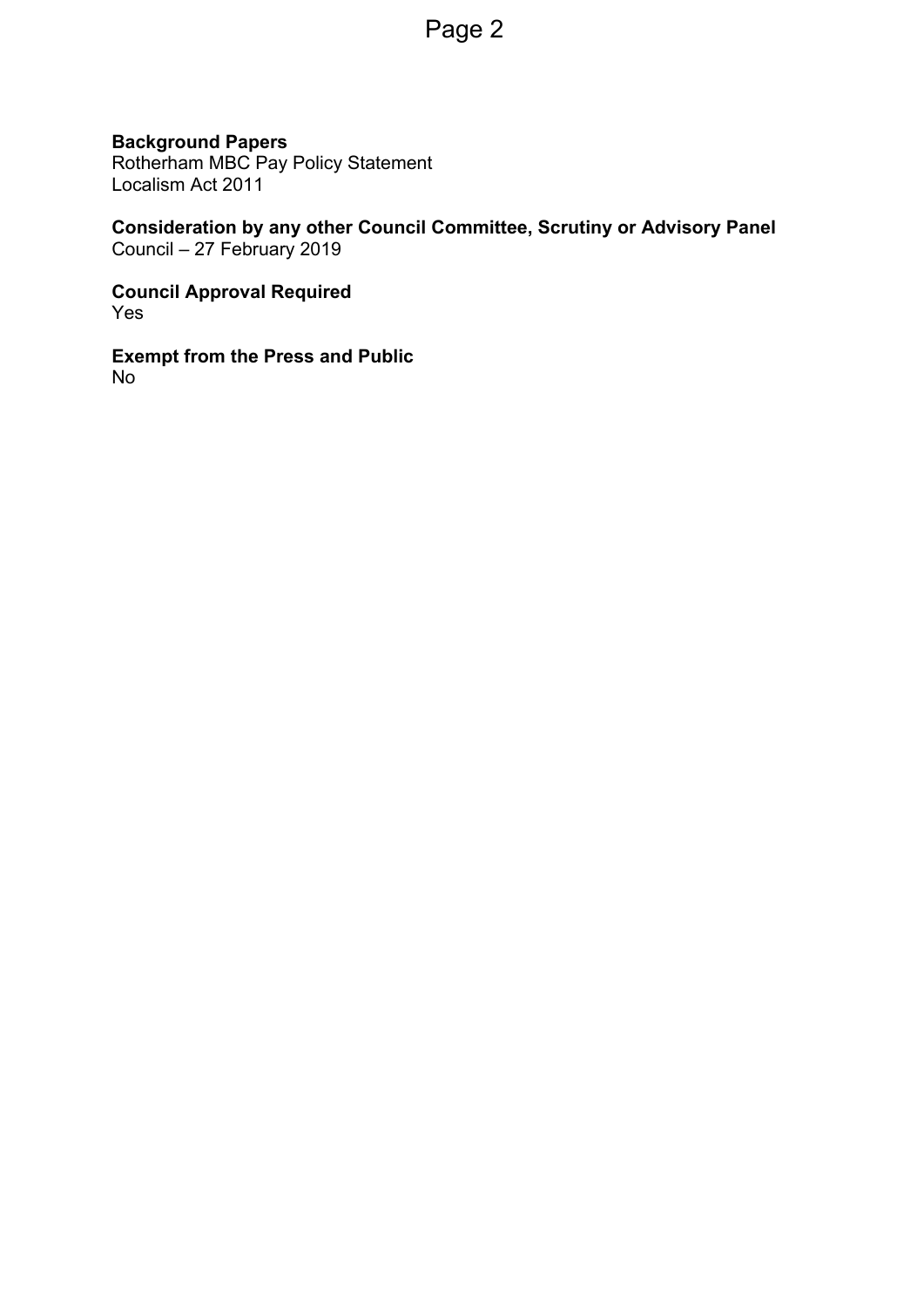### **Pay Policy Statement – Adoption of [Remuneration](#page-1-0) Package for the Strategic Director of [Regeneration](#page-1-0) and** Environment

### **1. Background**

- 1.1 The Council adopted new Officer Employment Procedure Rules in September 2017. These rules, which form part of the Constitution, build upon the provisions of the Localism Act 2011 concerning the publication of a Pay Policy Statement and making public the salaries for the Council's Senior Leadership Team and Assistant Director positions. The Pay Policy Statement was agreed by the Council on 24 January 2018.
- 1.2 Following the departure of the previous post-holder, the Staffing Committee considered a report at its meeting on 29 October 2018 which recommended the interim arrangements whilst a full recruitment process was undertaken.

#### **2. Key Issues**

- 2.1 The Council has recently concluded the recruitment process for the vacant post of Strategic Director of Regeneration and Environment, with Members of the Senior Appointments Panel instructing the Proper Officer to appoint Mr. Paul Woodcock to the post.
- 2.2 Further to the decision of the Senior Appointments Panel, Mr. Woodcock has accepted the role.

#### **3. Options considered and recommended proposal**

- 3.1 The Council's Officer Employment Procedure Rules require the Council to approve any salary package, as defined in the Council's Pay Policy Statement, of £100,000 per annum or more for all new and vacant posts.
- 3.2 Given the imperative to appoint a suitably skilled and experienced professional to deliver the Council's key objectives in this area and levels of salary at comparable local authorities, the Staffing Committee considered it necessary to retain the current salary level for the post. The Staffing Committee are asked to recommend that Council approve the remuneration package for the Strategic Director of Regeneration and Environment of £117,976. This package is based on the current evaluation of the role and responsibilities.

#### **4. Consultation on proposal**

4.1 The proposed remuneration package for the post of Strategic Director of Regeneration and Environment is in line with the evaluation of the job and the expectations in terms of responsibilities.

#### **5. Timetable and Accountability for Implementing this Decision**

5.1 Salary packages for new and vacant roles in excess of £100,000 require Staffing Committee approval.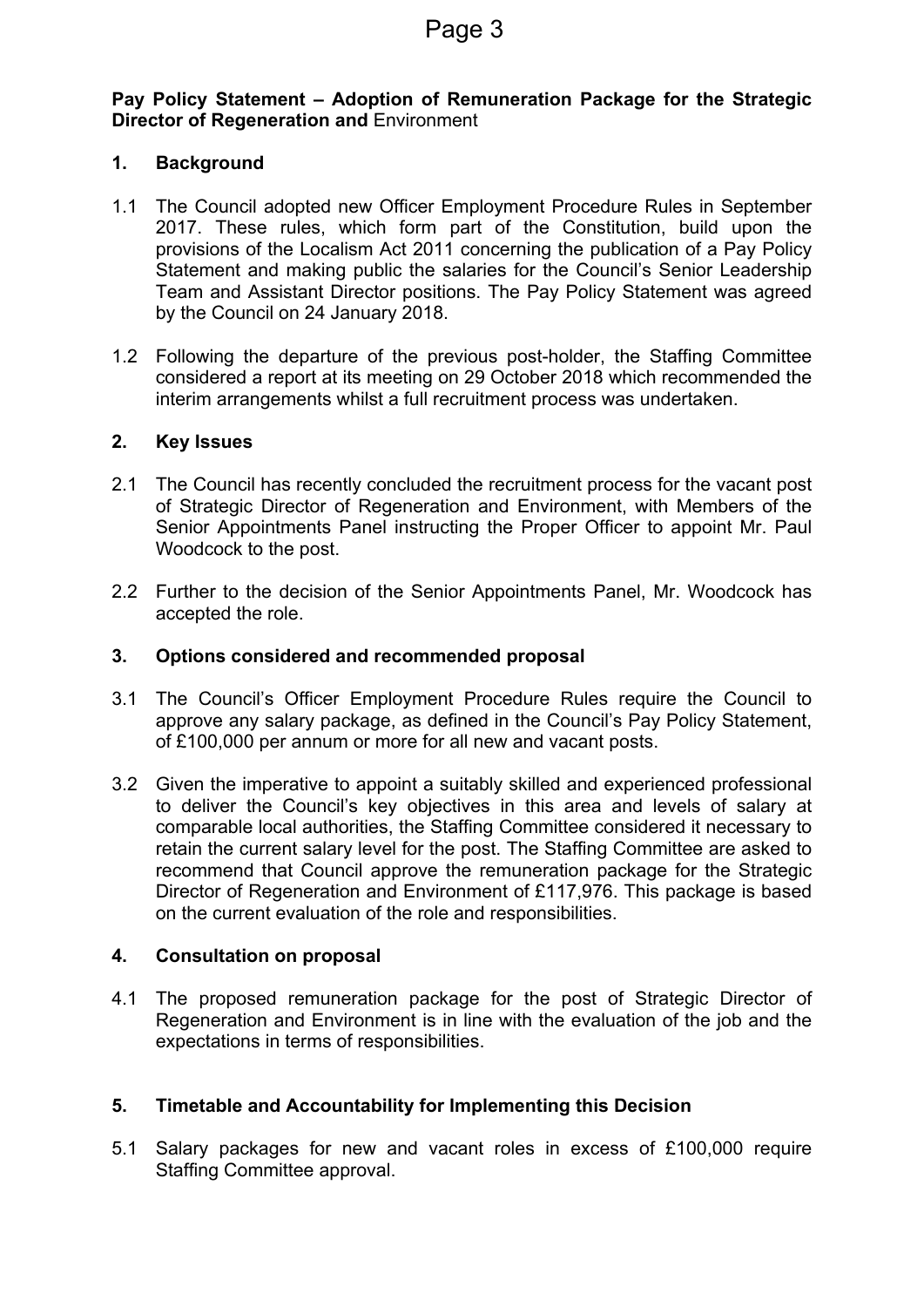5.2 If approved, Staffing Committee's recommendation will go to Council for approval on 27 February 2018.

## **6. Financial and Procurement Advice and Implications**

6.1 The revenue budget has provision for the remuneration package for the post of Strategic Director of Regeneration and Environment. There are no further financial or procurement implications associated with this report.

## **7. Legal Advice and Implications**

7.1 The Localism Act 2011 requires the Council to publish annually a Pay Policy Statement. The Officer Employment Procedure Rules go beyond this requirement in requiring the submission of this report to give effect to the remuneration package for any post offering a salary in excess of £100,000.

#### **8. Human Resources Advice and Implications**

8.1 The Human Resources implications are covered in the main body of this report. An appropriately rewarded workforce motivates employees and meets standards of fairness and equality required by employment legislation.

## **9. Implications for Children and Young People and Vulnerable Adults**

9.1 This Strategic Director role forms part of the Council's Strategic Leadership Team responsible for delivering the Council's key objectives.

#### **10. Equalities and Human Rights Advice and Implications**

- 10.1 In making any decision the Council is required to have due regard to its equalities duties and in particular with respect to the Equality Act 2010, section 149, part 11 of the public sector duty:
	- a) eliminate discrimination, harassment, victimisation and eliminate any other conduct that is prohibited by or under the Act,
	- b) advance equality of opportunity between persons who are a protected characteristics and persons who do not share it and to
	- c) foster good relations between persons who share a relevant protected characteristic and persons who do not share it.
- 10.2 The recommendation before the Council will not have any adverse impact on anyone with one or more protected characteristics, namely age, disability, gender reassignment, pregnancy and maternity, race, religion or belief, sex and sexual orientation.